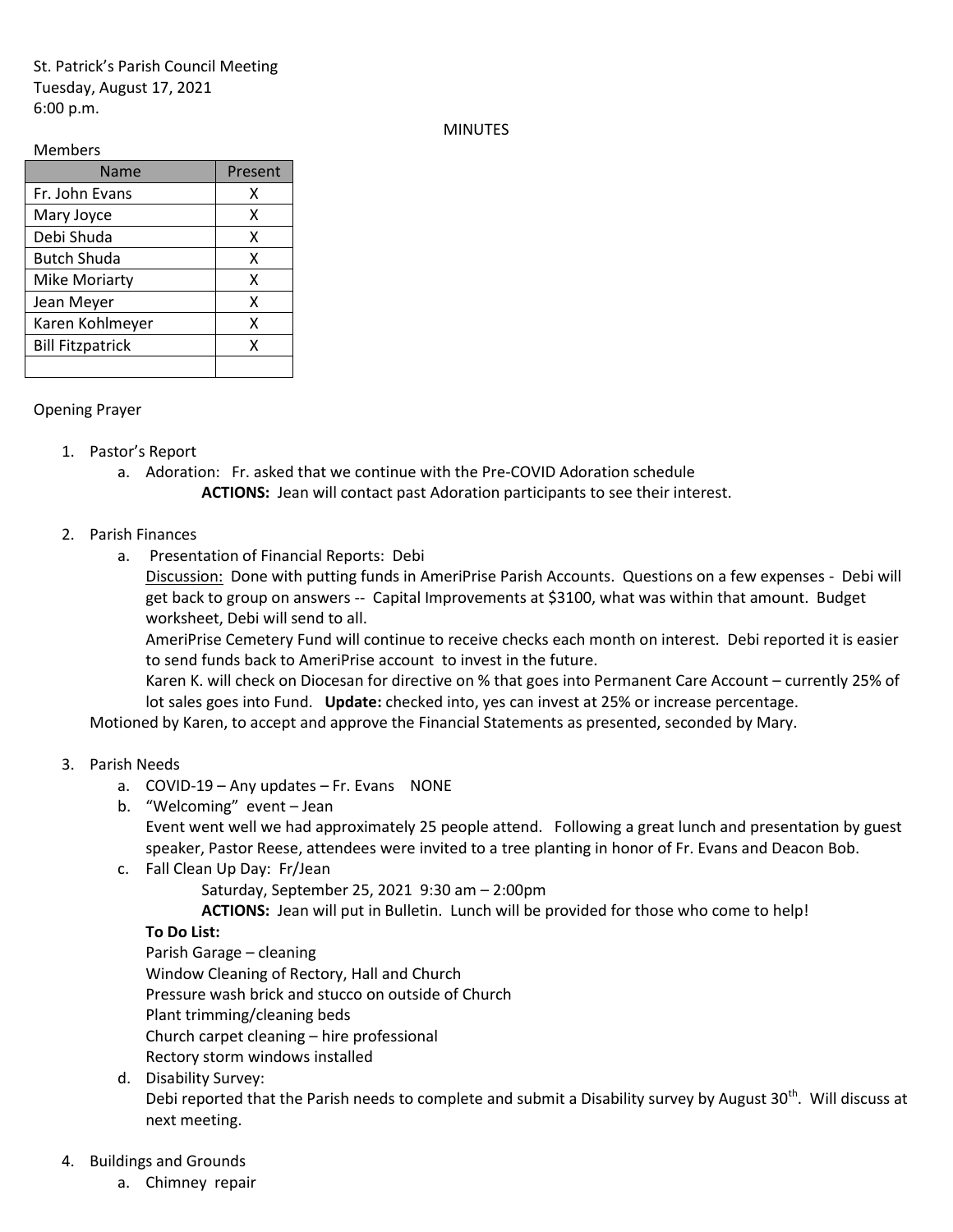Update on Quote from Vendor (s) -- Bill F.

Bill will check with Schneider on taking down chimney and venting out new furnace/AC Bill stated that Rusty Berger, Waukon, IA will come this week to give a quote. Butch will work to get a bid from Traditional Masonry also. Butch stated he will look at other vendors on the taking down of the chimney

- b. Butch's Updates:
	- Cemetery Garage Roof Project Butch reported that he has purchased shingles. The Insurance Adjustor visited last week and was concerned that none of the 2020 listed projects were completed.
	- Hall Door entrance fill repair Butch reported that he will take care of the Hall entrance asphalt at the entrance and will repair the side Kitchen steps to the Rectory
	- Cleaning of Hall floor -Butch would like to rent a machine from Heth's Hardware to clean Hall floors
	- Rectory Toilets Butch reported that both bathroom toilets need replacement. Butch will purchase and replace.
	- Hall Men's Urinal Butch reported that the urinal is broken and needs to be replaced. He will purchase and replace.
	- Hall Bathroom Sink counters Jean asked if the sink counters could get replaced as they are in rough shape.
	- Garbage Hauling --- Butch reported that he was able to secure a garbage tote from Richard's Sanitation that all garbage can be placed in each week. Butch will ensure the garbage is taken to the curb. The cost of the tote is \$275/year.
	- Cemetery Weed Whacking -Butch proposed that he would like to week whack the cemetery 3 times per season at an extra cost of \$160. **All agreed**
- 5. Faith Formation -- Debi
	- a. First Reconciliation/ First Eucharist Class updates Debi reported that there is one student: Shauna Colsch this year. Shauna will go to St. Mary's for classes.
	- b. Faith Formation for Grades 3-8 updates Debi reported that this program is suspended at this point since GOF has started up
	- c. Generations of Faith: This year's theme is "Acting For Justice and Peace" Sessions will be: 9/22, 10/27, 11/17, 1/26, 2/23, and 3/23
	- d. Youth Services:

Debi reported that Camp Summit had 3 boys and 3 girls attend. The event was great! Parents did not need to contribute towards their attendance and the M&M sales covered all expenses.

e. Confirmation Students:

Debi reported that we have 2 Confirmation students – Vincent Colsch and Mason Foellmi – they will attend classes at St. Mary's

f. Easel Board:

Debi would like to purchase a small Easel board with white board and flipchart area for Youth Formation and GOF.

- 6. Cemetery:
	- a. Cemetery Repairs: Karen

Karen reported the repairs will be completed yet this year. On July 29<sup>th</sup>, Dick Wieser walked the cemetery with Karen. Some stones will need epoxy and/or braces and to fix a cross. This mostly affects the older stones. Estimate the cost to be between \$1500 and \$2000.